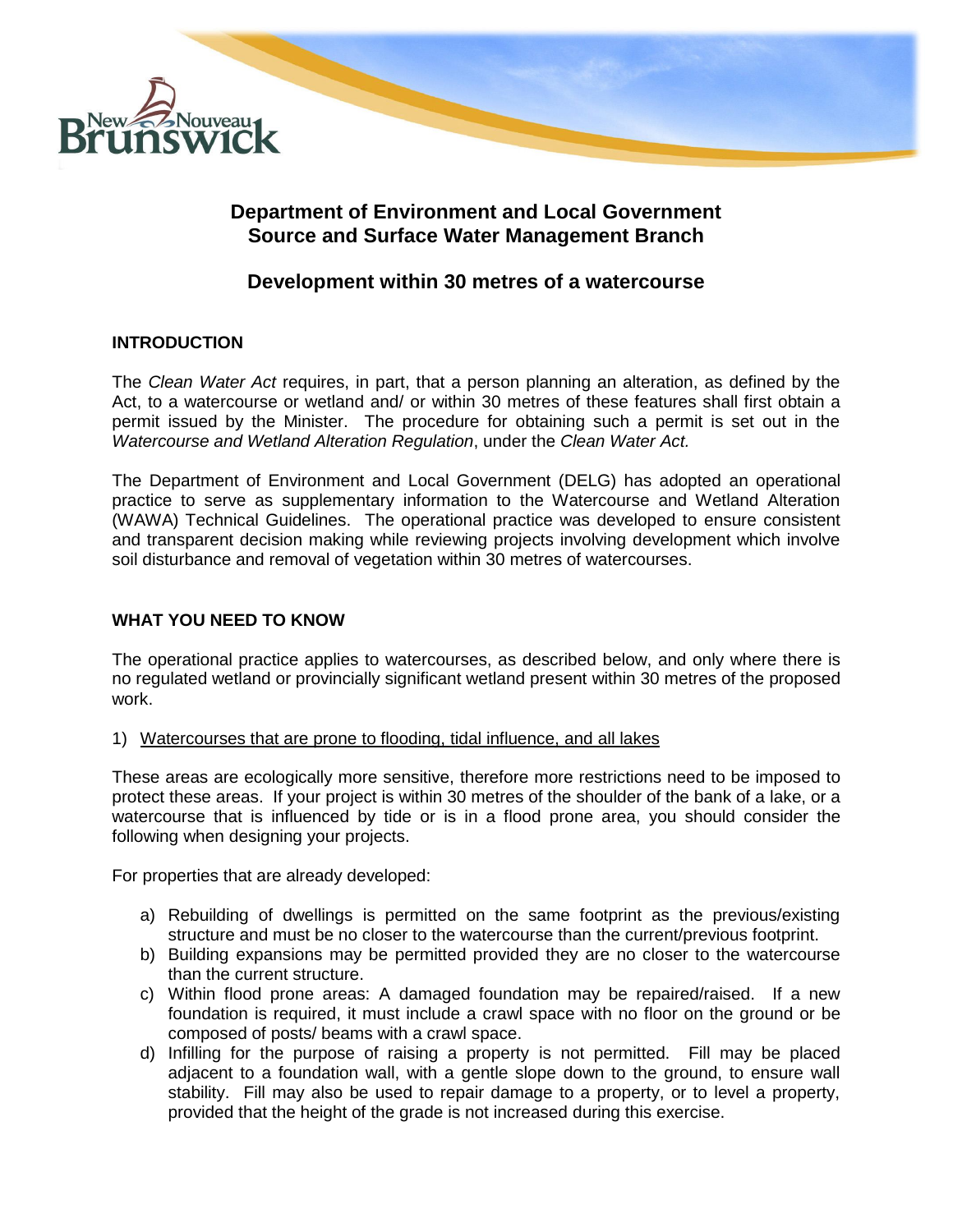For properties that are not developed (*i.e.* no structure present/ not cleared of vegetation):

- a) If there is buildable area outside of 30 metres of the shoulder of the bank of the watercourse, dwellings and annex structures (*i.e.* patio, porch, veranda, garage, etc.) are not permitted within 30 metres of the shoulder of the bank of the watercourse.
- b) Gazebos, sheds, free-standing decks may be installed no closer than 15 metres from the shoulder of the bank of the watercourse if they are on a foundation or a slab. If on blocks/ posts, they may be installed no closer than 6 metres from the shoulder of the bank of the watercourse (maximum footprint of 25 square metres).
- c) Landscaping activities are not permitted within 15 metres of the shoulder of the bank of the watercourse.
- d) Infilling for the purpose of raising the property is not permitted.
- e) Limited vegetation removal/ thinning is permitted for viewing and landscaping purposes.
- f) The construction of boat ramps may be permitted. Boat ramps and view ways should be at least 55 metres apart.
- 2) All other watercourses

For properties that are already developed:

a) Rebuilding of dwellings is permitted no closer to the watercourse than its current/ previous footprint

Building expansions may be permitted provided they are no closer to the watercourse than the existing structure's footprint.

For properties that are not developed (*i.e.* no structure present/ not cleared of vegetation):

- a) Dwellings and annex structures (i.e. patio, porch, veranda, garage, etc.) are permitted no closer than 15 metres from the shoulder of the bank of the watercourse.
- b) Gazebos, sheds, free-standing decks are permitted no closer than 6 metres from the shoulder of the bank of the watercourse.
- c) Landscaping activities are permitted no closer than 6 metres from the shoulder of the bank of the watercourse.
- d) Limited vegetation removal/ thinning is permitted for viewing and landscaping purposes.
- e) The construction of boat ramps may be permitted. Boat ramps and view ways should be at least 55 metres apart.

### **APPLICATION REQUIREMENTS**

All WAWA permit applications must be submitted using the online application program [\(https://www.elgegl.gnb.ca/WAWAG/en/Home/Site\)](https://www.elgegl.gnb.ca/WAWAG/en/Home/Site). During the application process, you will be able to upload all supporting documents for your project. You will need the following information when submitting your proposal:

-A project description detailing your project, which must provide the measurements of your alteration(s), including distances between the alteration(s) and the shoulder of the bank of the watercourse.